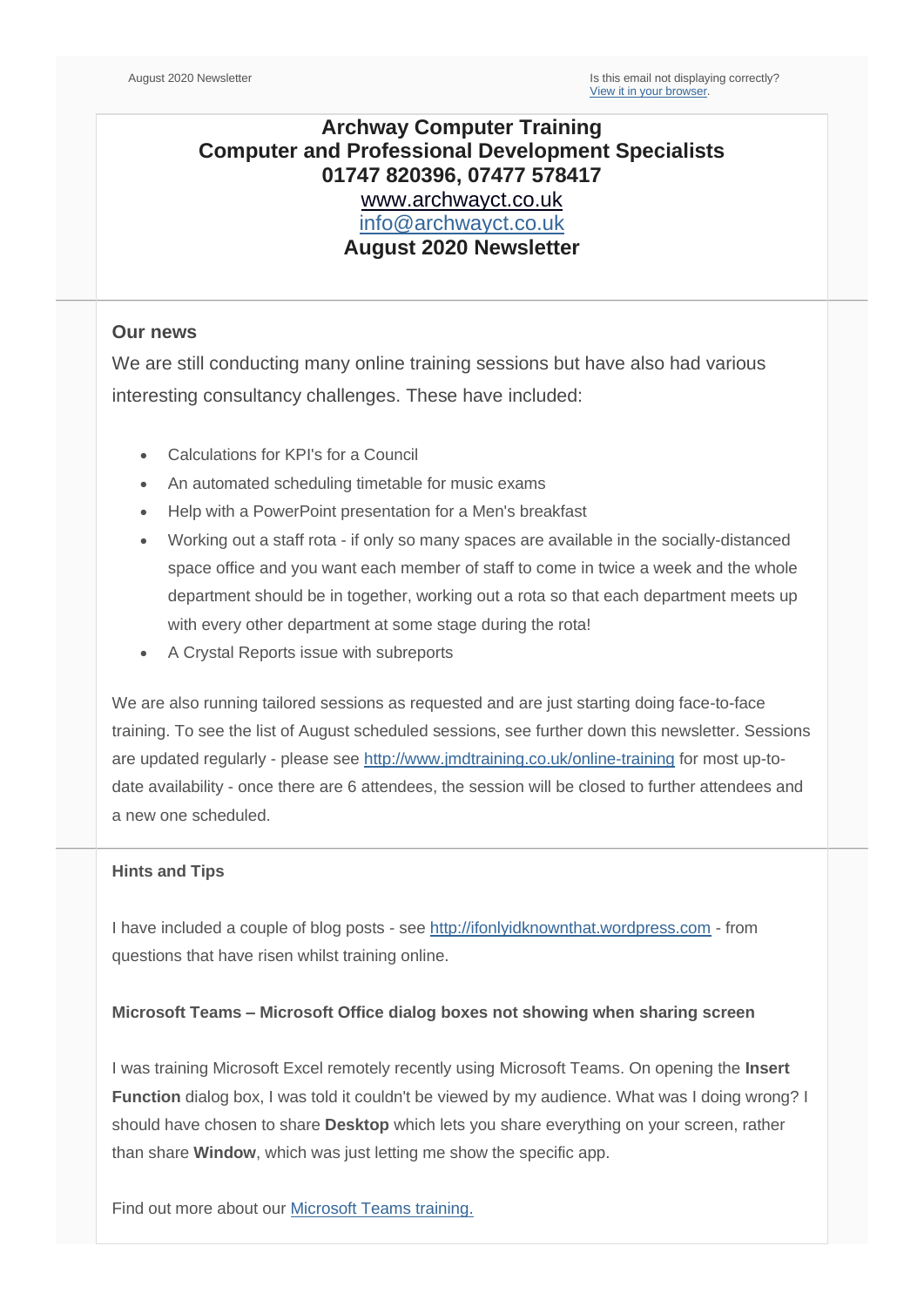#### **Microsoft Excel - The SWITCH function**

**SWITCH** is new to Office 365 and works a bit like a **VLOOKUP**. The syntax is: **=SWITCH (expression, value1, result1, [value2, result2], ..., [default])**, where: The **expression** is the argument or value to be compared against value1...value 126. **value1** to **value126** are the values which will be compared to our expression. **default** is the value returned when there is no match. You can change the default to text, sign, as required, e.g. "NA" .

See example below.

|     | <b>SUMIFS</b> | $\oplus$<br>٠        | $\times$ $\checkmark$ fx | =SWITCH(F4,1,25000,2,30000,3,35000,4,40000,5,50000) |              |       |               |   |       |               |             |
|-----|---------------|----------------------|--------------------------|-----------------------------------------------------|--------------|-------|---------------|---|-------|---------------|-------------|
|     |               |                      |                          |                                                     |              |       |               |   |       |               |             |
|     | A             | B                    | с                        | D                                                   | E            | F     | G             | н |       | J             | $\mathbf k$ |
|     |               | <b>STAFF LISTING</b> |                          |                                                     |              |       |               |   |       |               |             |
| 2   |               |                      |                          |                                                     |              |       |               |   |       |               |             |
| 3   | ID            | <b>Surname</b>       | <b>Name</b>              | <b>Department</b>                                   | <b>Hired</b> | Grade | <b>Salary</b> |   | Grade | <b>Salary</b> |             |
|     | 101           | Awberry              | Peter                    | Marketing                                           | 12/03/2003   |       | 1 50000)      |   |       | 25,000        |             |
| 5   | 102           | Ayres                | Sarah                    | Sales                                               | 23/12/2004   | 4     | 40,000        |   | 2     | 30,000        |             |
| 6   | 103           | Bacon                | David                    | IT                                                  | 14/02/2000   | 4     | 40,000        |   | 3     | 35,000        |             |
| 7   | 104           | Bannerman            | Suzanne                  | Finance                                             | 05/09/2006   | 2     | 30,000        |   | 4     | 40,000        |             |
| 8   | 105           | Chapman              | Lyndsay                  | Finance                                             | 20/02/2004   | 2     | 30,000        |   | 5     | 45,000        |             |
| 9   | 106           | Clifford             | Diane                    | Marketing                                           | 03/06/2001   |       | 25,000        |   |       |               |             |
| 10  | 107           | Collins              | Richard                  | Marketing                                           | 03/10/2005   | 3     | 35,000        |   |       |               |             |
| 11  | 108           | Davey                | Paul                     | <b>Sales</b>                                        | 01/08/2004   |       | 25,000        |   |       |               |             |
| 12  | 109           | Dziewulski           | Leo                      | IΤ                                                  | 14/07/2006   | 5     | 50,000        |   |       |               |             |
| 13  | 110           | Edwards              | Dave                     | Training                                            | 21/11/2004   |       | 25,000        |   |       |               |             |
| 14  | 111           | Edwards              | Roberta                  | Training                                            | 23/04/2003   |       | 25,000        |   |       |               |             |
| 15  | 112           | Fisher               | Pamela                   | IΤ                                                  | 03/02/2004   | 5     | 50,000        |   |       |               |             |
| 16  | 113           | Smith                | Paul                     | Sales                                               | 23/11/2002   | 3     | 35,000        |   |       |               |             |
| 17  | 114           | Stephens             | Diane                    | Finance                                             | 04/02/2003   | 3     | 35,000        |   |       |               |             |
| 18  | 115           | Williams             | Peter                    | Marketing                                           | 05/05/2002   | 2     | 30,000        |   |       |               |             |
| 19  | 116           | Wright               | Mary                     | Sales                                               | 02/04/2005   | 3     | 35,000        |   |       |               |             |
| 20. |               |                      |                          |                                                     |              |       |               |   |       |               |             |

Find out more about our [Microsoft Excel training.](http://www.archwayct.co.uk/microsoft-office-training/microsoft-excel-training)

# **Online Training Sessions**

Since a lot of companies cannot do face-to-face training at present, we are pleased to be able to announce some interactive short training sessions.

Sessions will be conducted using WebEx or Zoom and will be limited to 6 people. Once a session is full, new dates will be released.

Training files and a meeting invitation will be sent out to participants in advance of the training session. Sessions are updated regularly **[here](http://www.archwayct.co.uk/online-training)**.

**To find out more details, ring on the mobile number at the top of this newsletter,** [email us](mailto:janet@archwayct.co.uk?subject=Online%20computer%20training) **or fill in our online [contact form](http://www.archwayct.co.uk/contact)**.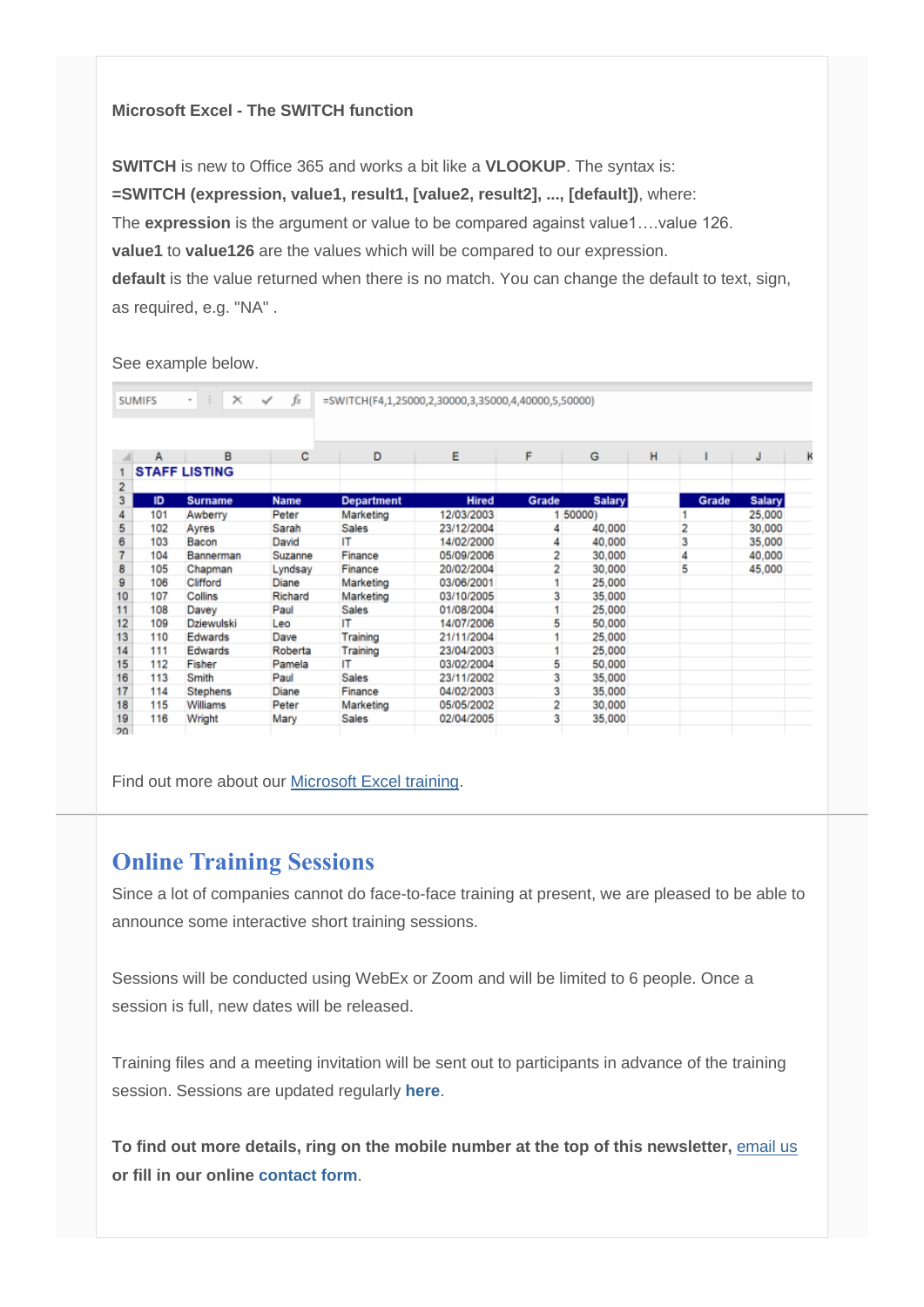| <b>Date</b>                | <b>Time</b>        | <b>Session</b>                                                                                                                | Cost                  |  |
|----------------------------|--------------------|-------------------------------------------------------------------------------------------------------------------------------|-----------------------|--|
| 4th                        | 09:30.             | <b>Crystal Reports - Working with SubReports</b>                                                                              |                       |  |
| August                     | $\ 11:00\ $        |                                                                                                                               |                       |  |
| 4th                        | $11:30 -$<br>12:30 | <b>Excel PivotTables</b>                                                                                                      | $£25 +$<br><b>VAT</b> |  |
| August  <br>4th            | $13:30 -$          |                                                                                                                               | $£25 +$               |  |
| August                     | 14:30              | <b>Microsoft Project - Creating Reports</b>                                                                                   | <b>VAT</b>            |  |
| 4th                        | $15:00 -$          |                                                                                                                               | $£35 +$               |  |
| August                     | 16:30              | <b>Crystal Reports - Formulas and Functions</b>                                                                               | <b>VAT</b>            |  |
| 5th                        | $ 09:15 -$         | Microsoft Project - Consolidating Projects in a Master Plan,                                                                  | $£30 +$               |  |
| August                     | 10:45              | Pooling resources across Projects                                                                                             | VAT<br>$£25 +$        |  |
| 5th                        | 11:15 -            | PowerPoint - Working with SmartArt, Animating SmartArt                                                                        |                       |  |
| August                     | $\ 12:15$          | and Bulleted Lists                                                                                                            |                       |  |
| 5th<br>August              | $14:00 -$<br>15:30 | Crystal Reports - The Section Expert and Advanced<br>Formatting                                                               |                       |  |
| 6th                        | 09:00              |                                                                                                                               | <b>VAT</b><br>$£35 +$ |  |
| August                     | 10:30              | <b>Crystal Reports - Charting</b>                                                                                             | <b>VAT</b>            |  |
| 6th                        | $11:00 -$          | Microsoft Project - Baselining a Project and Tracking                                                                         | $£25 +$               |  |
| August                     | $\ 12:00\ $        | Progress                                                                                                                      | <b>VAT</b>            |  |
| 6th                        | $13:30 -$          | Time Management - Setting goals and priorities, Urgent vs                                                                     | $£30 +$               |  |
| August                     | 14:30              | Important                                                                                                                     | VAT                   |  |
| 6th                        | $15:00 -$          | Crystal Reports - Sorting Records, Filtering Record,                                                                          | $£35 +$               |  |
| August                     | 16:30              | <b>Grouping Records, Summary Fields</b>                                                                                       | <b>VAT</b>            |  |
| 10th                       | 09:30 -            | Microsoft Project - Adding costs to projects                                                                                  | $£25 +$<br><b>VAT</b> |  |
| August<br>10th             | 10:30<br>$11:00 -$ | Excel - Creating a new workbook, Basic Formatting, Basic                                                                      |                       |  |
| August                     | 12:00              | Formulas, Saving, Printing                                                                                                    | $£25 +$<br><b>VAT</b> |  |
| 10th                       | 14:00.             |                                                                                                                               | £25 +                 |  |
| August                     | 15:00              | Word - Using Word tables, general Word hints and tips                                                                         | VAT                   |  |
| 10th                       | $15:30 -$          | Excel - Review of Basic Formulas, Absolute cell references                                                                    | $£25 +$               |  |
| August                     | 16:30              | (fixed cells), % of Totals, Using Quick Analysis for % of                                                                     |                       |  |
|                            |                    | <b>Totals and Cumulative Totals</b>                                                                                           |                       |  |
| 11th                       | $ 09:30 -$         | Word - Working with Pictures and Drawing Objects -                                                                            | $£25 +$<br><b>VAT</b> |  |
| August<br>11th             | 10:30<br>$11:00 -$ | Inserting, Text Wrapping, Sizing, Effects                                                                                     | $£25 +$               |  |
| August                     | 12:00              | PowerPoint - Tables and Charts                                                                                                | VAT                   |  |
|                            |                    | Outlook - Emails Rules and Alerts, Creating a Task from an                                                                    |                       |  |
| 11th                       | $13:30 -$          | Email, Creating an Appointment from an Email, Quick Parts,                                                                    | £25 +<br><b>VAT</b>   |  |
| August                     | 14:30              | <b>Email Templates</b>                                                                                                        |                       |  |
| 11th                       | 15:00 -            | Word - Collaborating with Others - Sharing Documents,                                                                         | $£25 +$               |  |
| August                     | 16:00              | Comments, Track Changes                                                                                                       | <b>VAT</b>            |  |
| 12 <sub>th</sub>           | $ 09:30 -$         | Word - Working with Large Documents - Heading Styles,                                                                         | $£25 +$               |  |
| August                     | 10:30              | Section Breaks, Automating Tables of Contents                                                                                 | <b>VAT</b><br>$£25 +$ |  |
| 12 <sub>th</sub><br>August | $11:30 -$<br>12:30 | Microsoft Project - Adding costs to projects                                                                                  |                       |  |
|                            |                    | <b>Excel - Review of Basic Formulas, Absolute Cell</b>                                                                        |                       |  |
| 12 <sub>th</sub>           | $13:30 -$<br>14:30 | $£25 +$<br>References (fixed cells), % of Totals, Using Quick Analysis<br><b>VAT</b><br>for % of Totals and Cumulative Totals |                       |  |
| August                     |                    |                                                                                                                               |                       |  |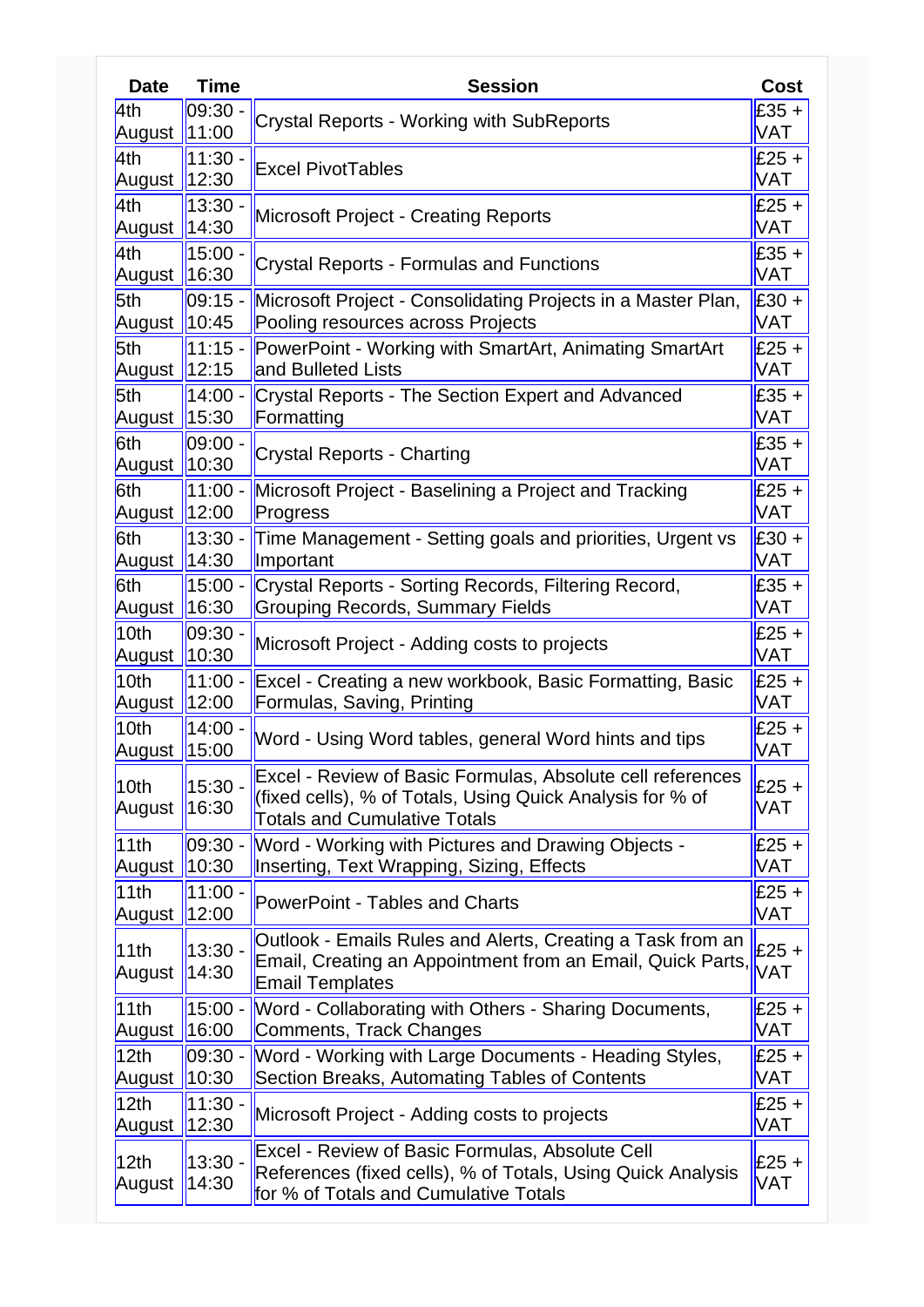| 12 <sub>th</sub>           | 15:00 -                                                                                                                                    | PowerPoint - Creating a new presentation, Slide Layouts,                                                                                                                              |                       |
|----------------------------|--------------------------------------------------------------------------------------------------------------------------------------------|---------------------------------------------------------------------------------------------------------------------------------------------------------------------------------------|-----------------------|
| August                     | 16:00                                                                                                                                      | <b>Slide Views, Moving Slides</b>                                                                                                                                                     |                       |
| 13 <sub>th</sub>           | 09:30 -                                                                                                                                    | PowerPoint - Using SmartArt, Animating bulleted lists and                                                                                                                             | $£25 +$               |
| August                     | 10:30                                                                                                                                      | <b>SmartArt, Using Drawing Tools, Manipulating Pictures</b>                                                                                                                           | <b>VAT</b>            |
| 13 <sub>th</sub><br>August | $11:00 -$<br>12:00                                                                                                                         | Outlook - Email Rules and Alerts, Creating a Task from an<br>Email, Creating an Appointment from an Email, Quick Parts,<br><b>Email Templates</b>                                     | £25 +<br><b>VAT</b>   |
| 13 <sub>th</sub><br>August | Outlook - Calendar, Creating Recurring Appointments,<br>13:30 -<br>Making Appointments private, Using the Scheduling<br>14:30<br>Assistant |                                                                                                                                                                                       | $£25 +$<br><b>VAT</b> |
| 13 <sub>th</sub><br>August | 15:00 -<br>16:30                                                                                                                           | Microsoft Project - Working with Tasks, Creating a Gantt<br>$£30 +$<br>Chart, Links, Lags and Leads<br><b>VAT</b>                                                                     |                       |
| 14th                       | 09:30 -                                                                                                                                    | Microsoft Project - Creating a resource sheet, Assigning                                                                                                                              | $£30 +$               |
| August                     | 11:00                                                                                                                                      | resources to tasks                                                                                                                                                                    | <b>VAT</b>            |
| 14th                       | 11:30 -                                                                                                                                    | Using WebEx for working remotely                                                                                                                                                      | $£25 +$               |
| August                     | 12:30                                                                                                                                      |                                                                                                                                                                                       | VAT                   |
| 14th                       | 13:30 -                                                                                                                                    | <b>Crystal Reports - Crosstabs</b>                                                                                                                                                    | $£35 +$               |
| August                     | 15:00                                                                                                                                      |                                                                                                                                                                                       | <b>VAT</b>            |
| 14th                       | 15:30.                                                                                                                                     | <b>Excel Charting</b>                                                                                                                                                                 | $£25 +$               |
| August                     | 16:30                                                                                                                                      |                                                                                                                                                                                       | <b>VAT</b>            |
| 17th                       | 09:30 -                                                                                                                                    | Microsoft Project - Baselining a Project and Tracking                                                                                                                                 | $£25 +$               |
| August                     | 10:30                                                                                                                                      | Progress                                                                                                                                                                              | <b>VAT</b>            |
| 17th                       | 11:00                                                                                                                                      | Communication Skills - Questioning Techniques, Listening                                                                                                                              | £50 +                 |
| August                     | 13:00                                                                                                                                      | Skills, Aggressive, Defensive and Assertive Behaviour                                                                                                                                 | <b>VAT</b>            |
| 17th                       | 14:00                                                                                                                                      | Word - Working with Pictures and Drawing Objects -                                                                                                                                    | $£25 +$               |
| August                     | 15:00                                                                                                                                      | Inserting, Text Wrapping, Sizing, Effects                                                                                                                                             | <b>VAT</b>            |
| 17th                       | 15:30                                                                                                                                      | Crystal Reports - Mailing Labels                                                                                                                                                      | $£25 +$               |
| August                     | 16:30                                                                                                                                      |                                                                                                                                                                                       | <b>VAT</b>            |
| 18th<br>August             | $13:30 -$<br>15:30                                                                                                                         | Effective Communication especially when working remotely<br>keeping in touch with the team, organising regular<br>meetings, Agenda, feedback from meeting, managing<br>meetings, etc. | £50 +<br><b>VAT</b>   |
| 18 <sub>th</sub>           | 16:00.                                                                                                                                     | <b>Excel Pivot Tables</b>                                                                                                                                                             | $£25 +$               |
| August                     | 17:00                                                                                                                                      |                                                                                                                                                                                       | <b>VAT</b>            |
| 19 <sub>th</sub>           | 09:30                                                                                                                                      | Microsoft Word - Using Section Breaks effectively                                                                                                                                     | $£25 +$               |
| August                     | 10:30                                                                                                                                      |                                                                                                                                                                                       | <b>VAT</b>            |
| 19 <sub>th</sub>           | 11:00 -                                                                                                                                    | <b>Using Outlook for Time Management</b>                                                                                                                                              | $£30 +$               |
| August                     | 12:00                                                                                                                                      |                                                                                                                                                                                       | <b>VAT</b>            |
| 19 <sub>th</sub>           | 13:30.                                                                                                                                     | <b>Word - Mailmerge</b>                                                                                                                                                               | $£25 +$               |
| August                     | 14:30                                                                                                                                      |                                                                                                                                                                                       | <b>VAT</b>            |
| 19 <sub>th</sub>           | $15:00 -$                                                                                                                                  | Delegating - How to delegate effectively                                                                                                                                              | $£50 +$               |
| August                     | 16:00                                                                                                                                      |                                                                                                                                                                                       | <b>VAT</b>            |
| 20th                       | 09:30 -                                                                                                                                    | Using Zoom for Remote Working                                                                                                                                                         | $£15 +$               |
| August                     | 10:10                                                                                                                                      |                                                                                                                                                                                       | VAT                   |
| 20th                       | 10:30 -                                                                                                                                    | Word - Collaborating with Others - Sharing Documents,                                                                                                                                 | $£25 +$               |
| August                     | 11:30                                                                                                                                      | Comments, Track Changes                                                                                                                                                               | <b>VAT</b>            |
| 20th<br>August             | $13:30 -$<br>14:30                                                                                                                         | Time Management - Goals and Objectives, The SMART<br>approach to generating goals, Identifying Goals, Prioritising<br>Work, Urgent vs Important                                       | £30 +<br><b>VAT</b>   |